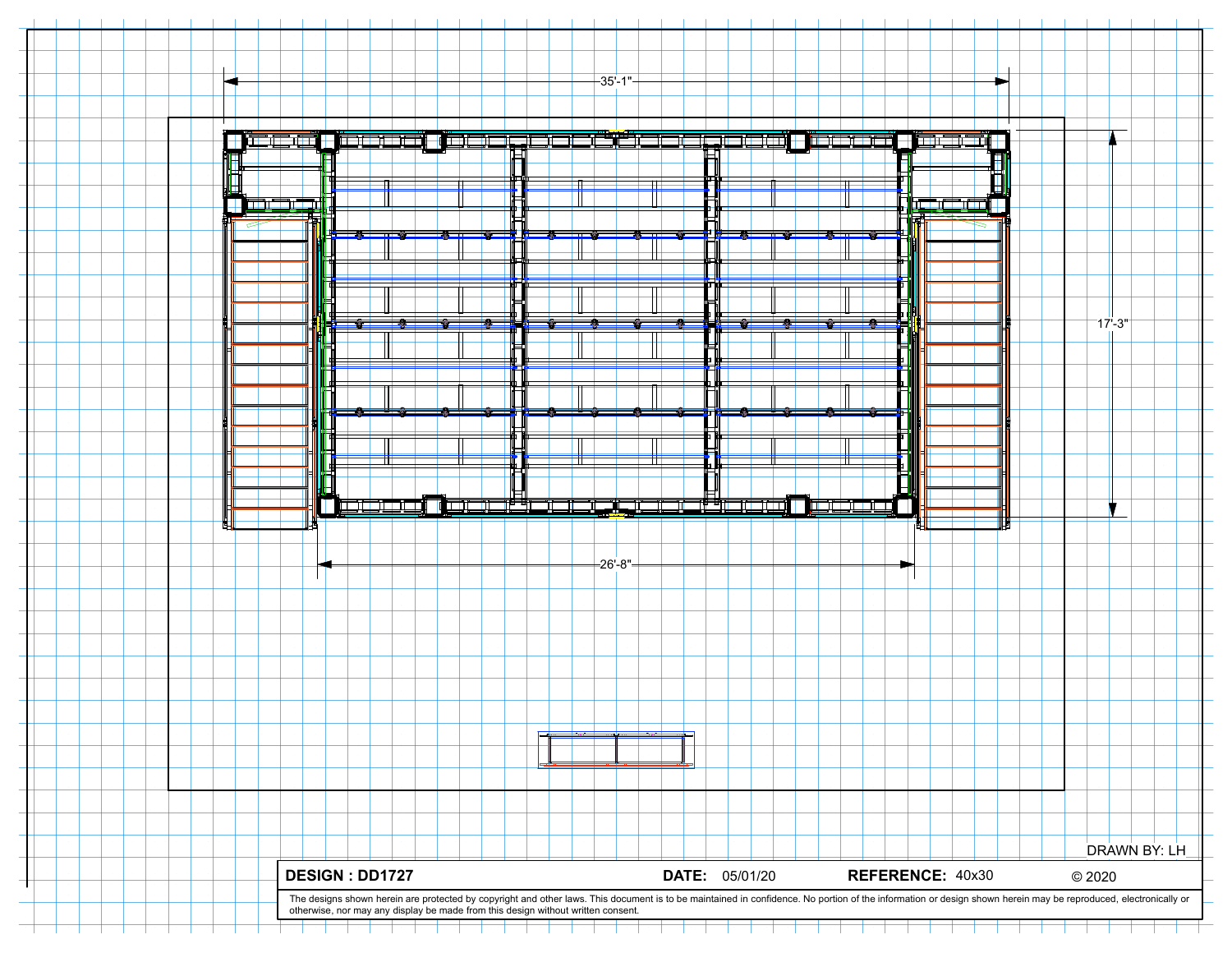

The designs shown herein are protected by copyright and other laws. This document is to be maintained in confidence. No portion of the information or design shown herein may be reproduced, electronically or<br>otherwise, nor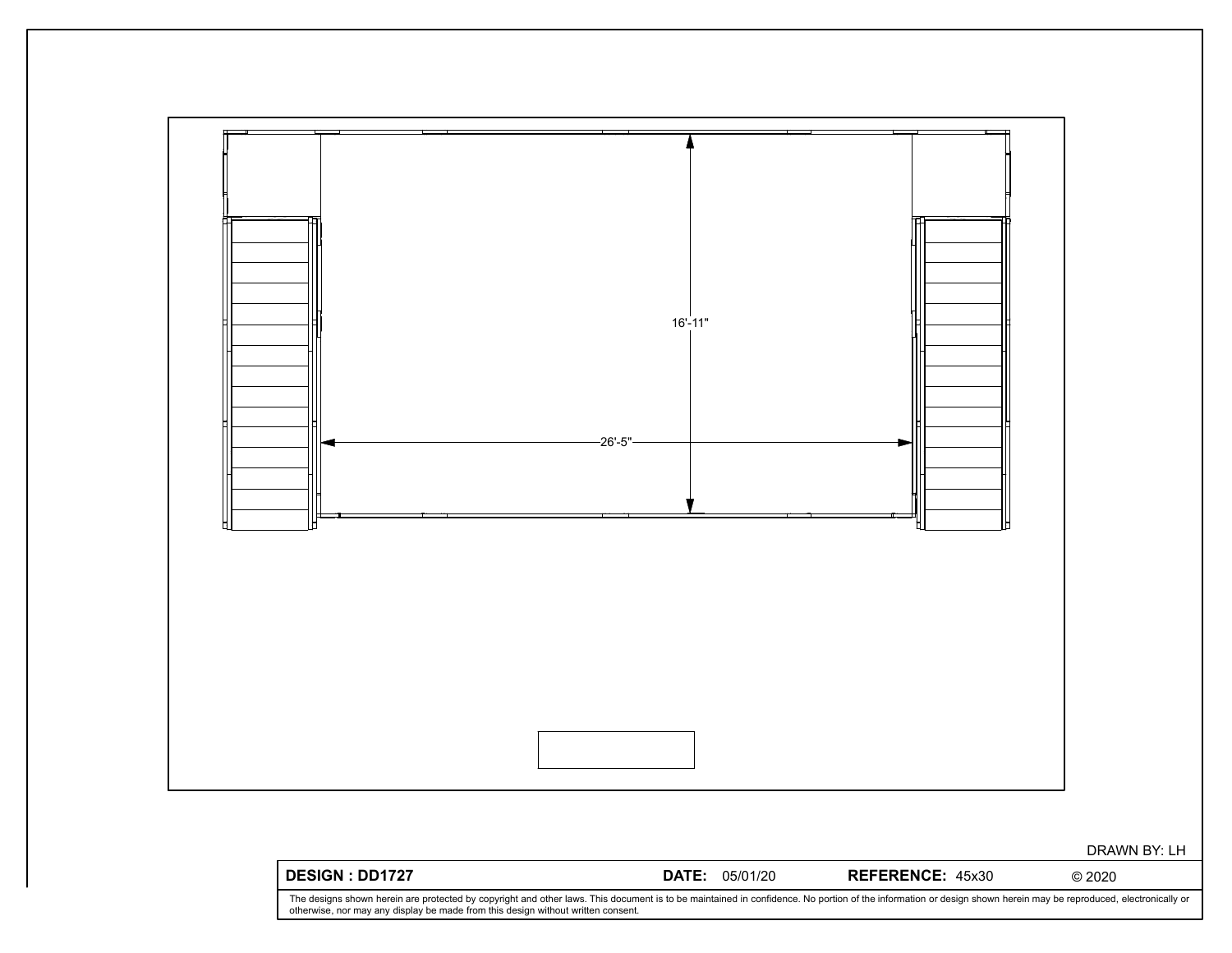

The designs shown herein are protected by copyright and other laws. This document is to be maintained in confidence. No portion of the information or design shown herein may be reproduced, electronically or<br>otherwise, nor